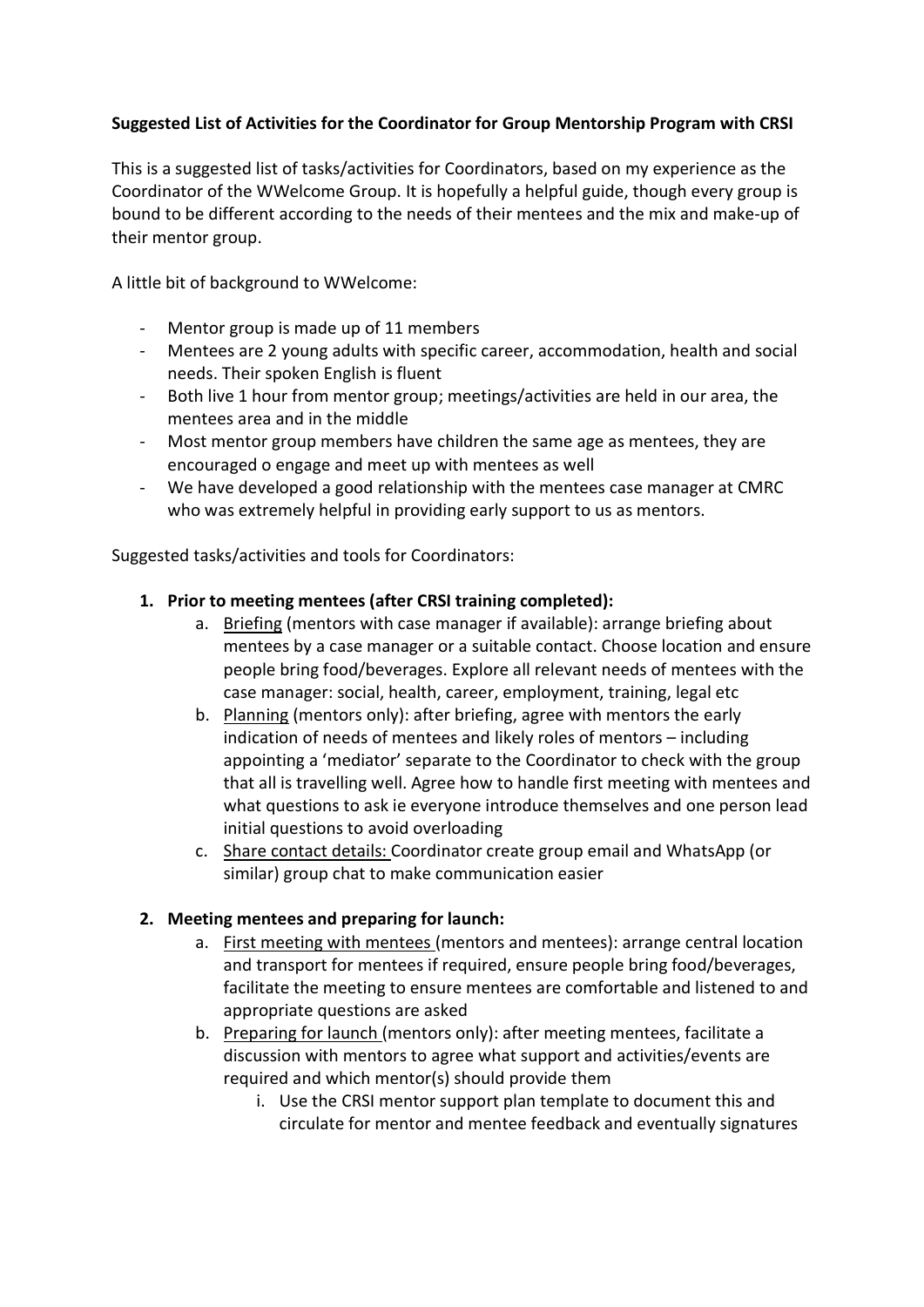- ii. We also developed and shared an activity planner\* in google docs so that every mentor could see availability of mentees and plan to have contact every 2-3 weeks
- iii. We then shared this with mentees in the form of word doc, with a list of upcoming events for them for the next 6-8 weeks
- iv. Coordinator should also show the logbook to mentors, give them the link and password and ask them to log all activities and submit suitable photos and video (we included the link in the google activity planner so it was always readily at hand)
- v. We set up a WhatsApp group for mentors only, and one for mentors and mentees, and now use that to share photos and arrange events/activities
- vi. We also log expenditure in our google docs activity planner a simple table at the side that adds up the 'out of pockets' for CRSI's benefit

# 3. Ensuring smooth running:

- a. Regular get togethers: arrange get together as a complete mentor/mentee group every couple of months to share latest news and ensure everyone's needs are being met. CRSI may dial in to one of these to facilitate the Star Outcomes Interview.
- b. Check ins:
	- i. Keep an eye on activity planner to remind mentors and mentees about upcoming activities if needed – if any mentors are not particularly active, encourage them to arrange an event with a mentee
	- ii. Make contact with mentees every couple of weeks to be up to speed with their latest developments and needs, and ensure they are okay
- c. Documenting and sharing the group's experience: ensure the group is taking and submitting great photos and videos to CRSI as a record of their experience (coordinate a member to attend CRSI's digital storytelling workshop) and check every month or so to ensure the logbook is up to date.
- d. Celebrate: help to ensure the group has fun and celebrates positive developments by posting exciting updates to group chat, suggesting/arranging fun get togethers etc.